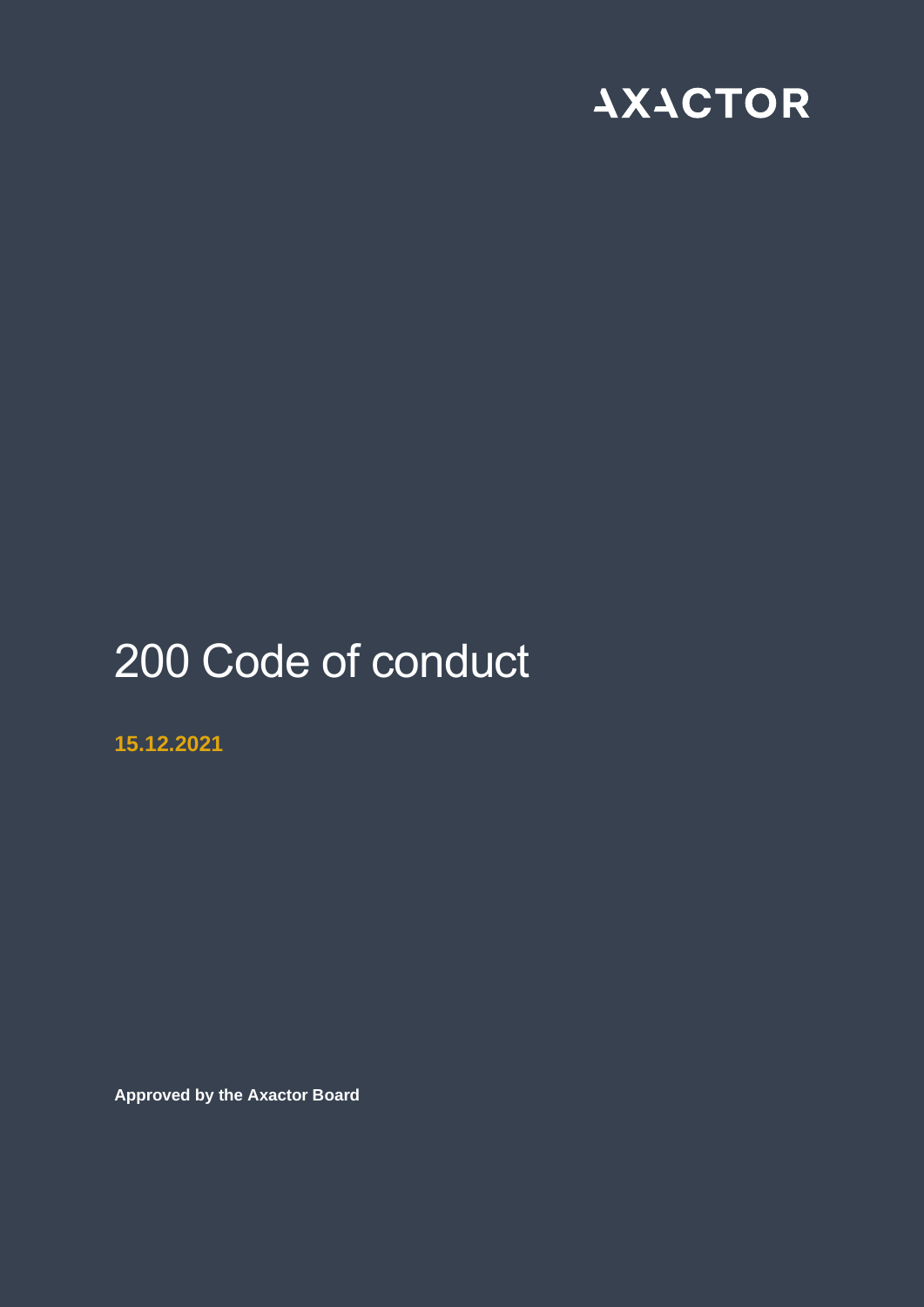## Contents

| 1. |  |
|----|--|
| 2. |  |
| 3. |  |
| 4. |  |
| 5. |  |
| 6. |  |
| 7. |  |
| 8. |  |
| 9. |  |
|    |  |
|    |  |
|    |  |
|    |  |
|    |  |
|    |  |
|    |  |
|    |  |
|    |  |
|    |  |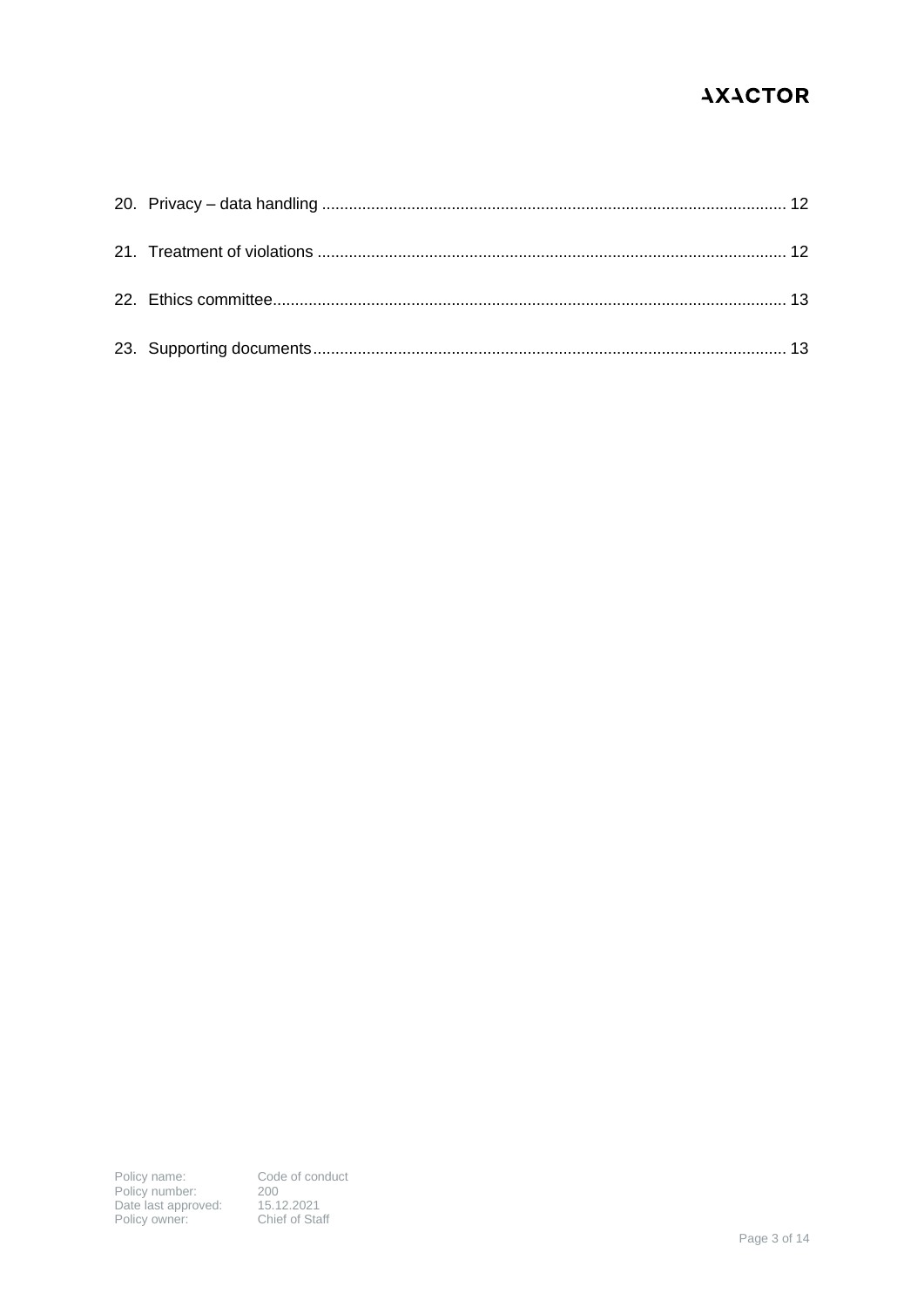#### <span id="page-3-0"></span>**1. Compliance with the code of conduct**

LIVING BY OUR PRINCIPLES; The objectives of the Axactor Group are to engage efficiently, responsibly and profitable for our investors, customers, debtors and employees. We are passionate, we build trust, and we are proactive. These are shared values that underpin all the work that we do, and it is the foundation for our code of conduct.

We are committed to respecting human rights, respecting the rights of employees and their representatives, protecting the environment, enabling fair competition and fighting against corruption. We do not tolerate any unlawful or inappropriate conduct, which conflicts with this code of conduct.

At Axactor, we always take responsibility for our own actions and decisions and we are following the rules. This means we always comply with laws as well as internal and external rules, agreements with employee representatives and this code of conduct. We make decisions conscientiously.

We learn from the past and we always rise to new challenges. We encourage every one of us to stand up and contribute their opinion when something is not right or does not feel right. To that end, we create an atmosphere in which we can own up without the fear of negative consequences. Different opinions shall always be respected, and people are encouraged to question the decisions of others.

Our business principles and practices apply to all deals, large or small, and drive the behavior expected of every Axactor employee, including temporaries, in their conduct of our business. No exceptions are made. We are judged on how we act, and our reputation will be upheld if we act according to laws and regulations and our code of conduct.

At Axactor, we treat everyone with fairness and respect. Team spirit, mutual trust and a respectful attitude are important to us. This applies for our employees and for our customers, all business partners and everyone else.

It is the responsibility of management to lead by example, to ensure that all employees are aware of these principles and behave according to them. The code of conduct is explained to all employees, including temporaries, at the beginning of their employment.

Policy name:<br>
Policy number:<br>
200 Policy number: 200<br>Date last approved: 15.12.2021 Date last approved: 15.12.2021<br>Policy owner: Chief of Staff Policy owner: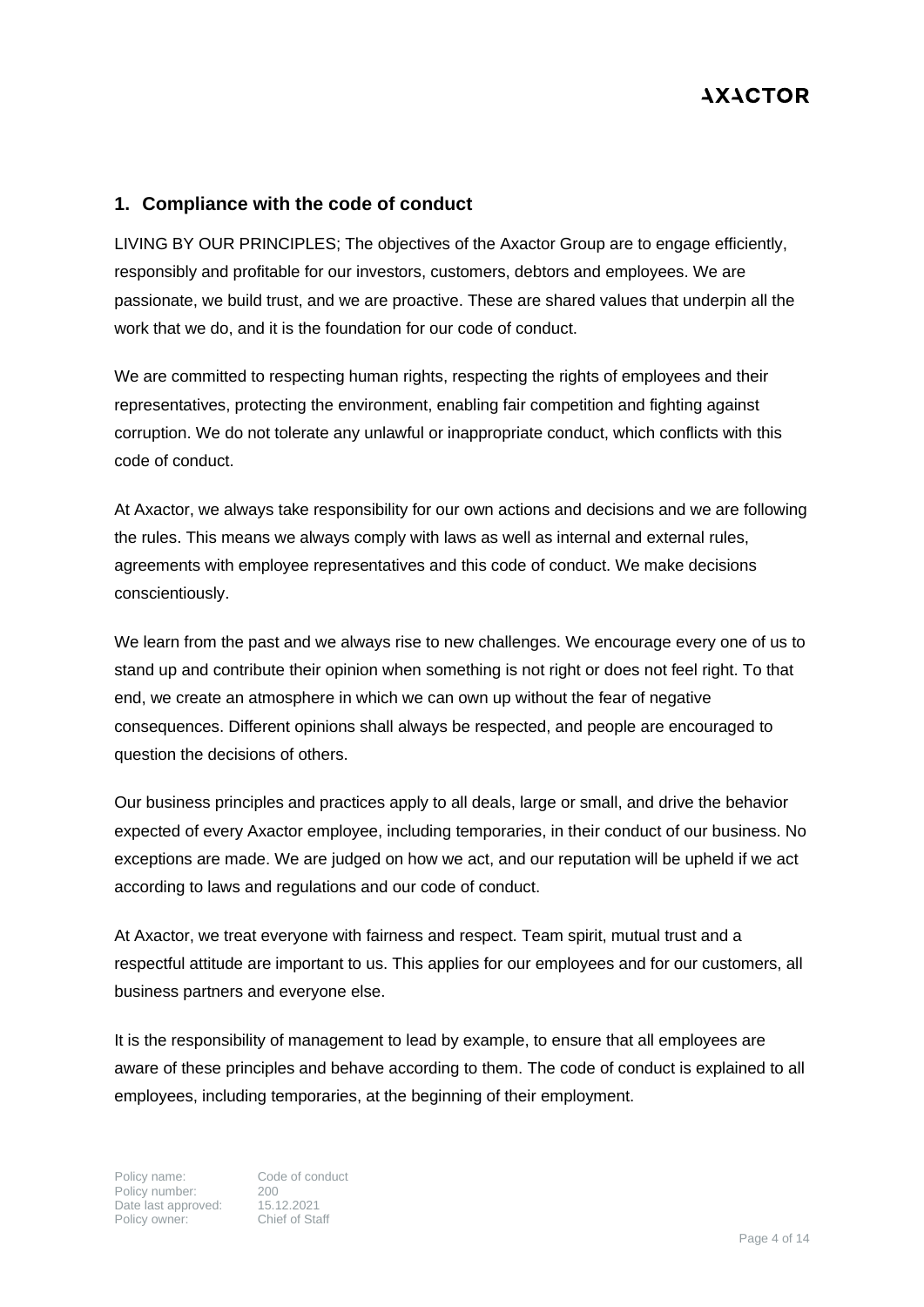The application of these principles is supported by a comprehensive set of company-wide policies and procedures, which are designed to make sure that our employees understand the principles and confirm that they act in accordance with them.

As part of our risk management system, it is also the responsibility of management to provide employees with safe and confidential channels to raise concerns and report instances of noncompliance. In turn, it is the responsibility of Axactor employees to report suspected breaches of the Code of conduct to Axactor. The Code of conduct is fundamental to how we conduct our business and living by them is crucial to our continued success.

#### <span id="page-4-0"></span>**2. Target group**

This Code of conduct with relevant policies and procedures applies to all BoDs, employees, including temporary employees and consultants, and all legal entities within the Axactor Group.

#### <span id="page-4-1"></span>**3. Resolution of ethical conflicts**

Axactor is committed to and expect the highest ethical standard and integrity from all of the Axactor's employees and affiliates, such as investors, customers, vendors, debtors and employees. Axactor business shall always be conducted with integrity and in respect of laws, culture and individuals.

We have clearly defined ethical guidelines. If an Axactor employee experience or identifies unethical behavior, they have a right and an obligation to act according to the following guidelines:

- Discuss the matter/ethical dilemma with the immediate supervisor, except when it appears that the supervisor might be involved. If this is the case, the issue should be presented to the next level manager, the compliance officer in the country or HR.
- Axactor Group has established a whistleblower channel to receive and handle reported incidents and concerns that is or could be suspected to be in breach of laws and regulations, the Code of conduct or could harm Axactor, if no remedial action is taken. For further details see the whistle blower group procedure.
- If there are ambiguity or doubt in any ethical dilemma or actual case, the final resolution is the responsibility of the executive team and ultimately the Board.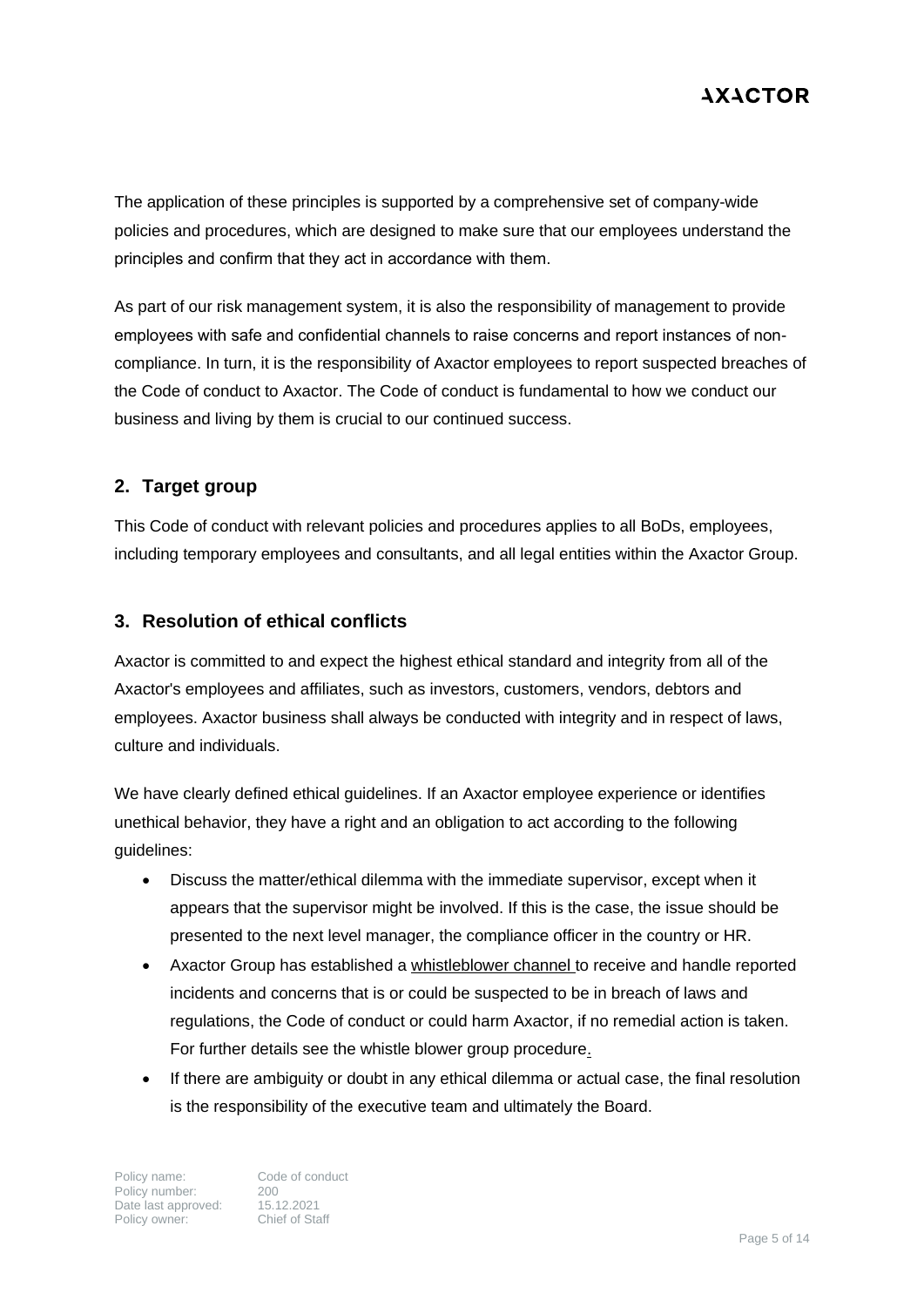Employees who, in good faith, report a breach or suspicion of a breach of the rules or guidelines will be protected and not met with reprisals. However, failure to report a breach may in itself be an infringement.

Employees who infringe Axactor's rules and principles must be prepared to face the consequences that are in line with the infringement's type and scope such as, but not limited to, formal warning, cut in bonus, change of work tasks, dismissal and prosecution. The Executive management shall be informed of disciplinary sanction given due to breaches and is powered to decide upon appropriate sanctions.

#### <span id="page-5-0"></span>**4. Customer services**

At Axactor we value long-term relationships with our customers, and we strive to build trust and confidence by delivering with passion, professional and sustainable solutions.

We are experts in our field of work and by an open and honest dialog with our customers, we always provide the optimal solution without delay.

When a customer chose to terminate their contract with Axactor, they will always be treated politely and in a professional manner. We do our best to uphold a good relationship with the customer and make it easy for them to restart a customer relationship at a later stage. We do not burn bridges, we build them.

Axactor will not participate in any operations that conflicts with good business practices or support any illegal actions possibly taken by a customer. Axactor shall have a responsible selection of customers.

We do not offer services to customers whose services are based upon unethical business principles and practices or sales of services that is morally doubtful. We do not engage in business that can jeopardize or endanger the good Axactor reputation.

#### <span id="page-5-1"></span>**5. Zero tolerance of corruption**

Axactor has zero tolerance of corruption in all its forms including facilitation payments extortion, bribery and trading in influence.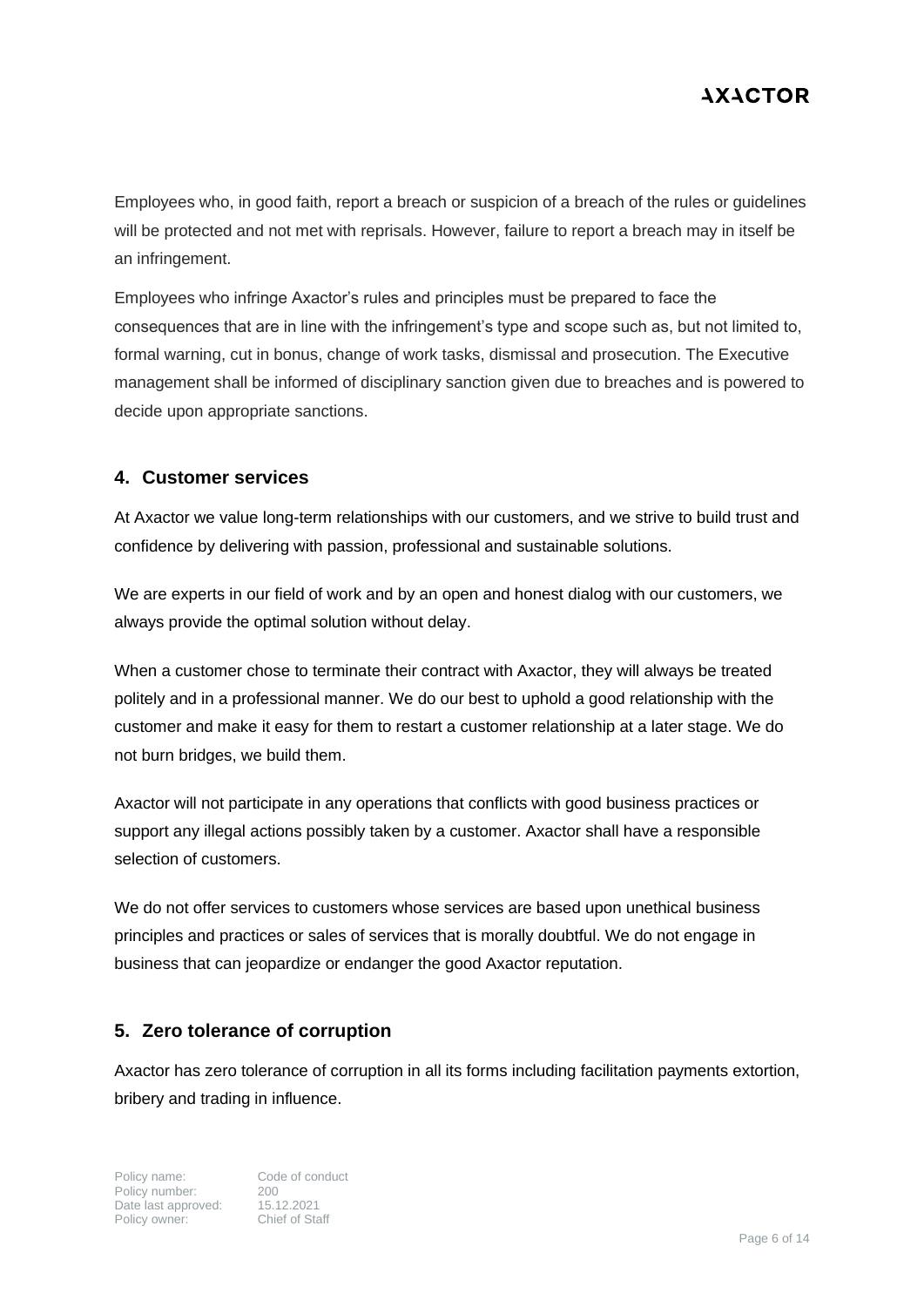Corruption is the abuse of trust or office in order to obtain personal gain. Corruption may involve the exchange of items of value or provision of services or other favors in order to obtain personal benefit by virtue of the employment position. When dealing with customers and suppliers, gifts and invitations are permitted within appropriate limits. To prevent Axactor from suffering reputational damage or financial loss, we base our decisions on objective and verifiable reasons and are not influenced by inappropriate rewards.

As employees, we may not encourage, ask for or demand gifts, invitations, personal services or favors for ourselves or others from business partners. We reject rewards when they can give rise to even the mere appearance of undue influence. When granting or receiving discounts and rebates, we take care to ensure they are appropriate. We accept invitations from customers to dinners or events only if they are freely given, serve a business purpose, do not occur with excessive frequency and if the invitation is appropriate for the occasion.

Axactor have implemented measures to prevent, detect, report and sanction corruptive behavior as outlined in our different policies and procedures including the Anti-fraud and anti-corruption policy.

#### <span id="page-6-0"></span>**6. Zero tolerance of fraud**

Axactor has zero tolerance of fraud in all its forms.

Axactor does not tolerate fraudulent behavior by its employees, suppliers or customers.

Through regular training, internal controls, and audits, we ensure that fraudulent behavior is prevented, detected and punished.

#### <span id="page-6-1"></span>**7. Economic sanctions and money laundering prevention**

As an international group, Axactor comply with national and international economic sanctions and support the community of states to fight against money laundering and terrorism financing. Axactor complies with all requirements in these areas that is relevant for Axactor's area of operations as outlined in the anti-money-laundering and anti-terrorism financing policy.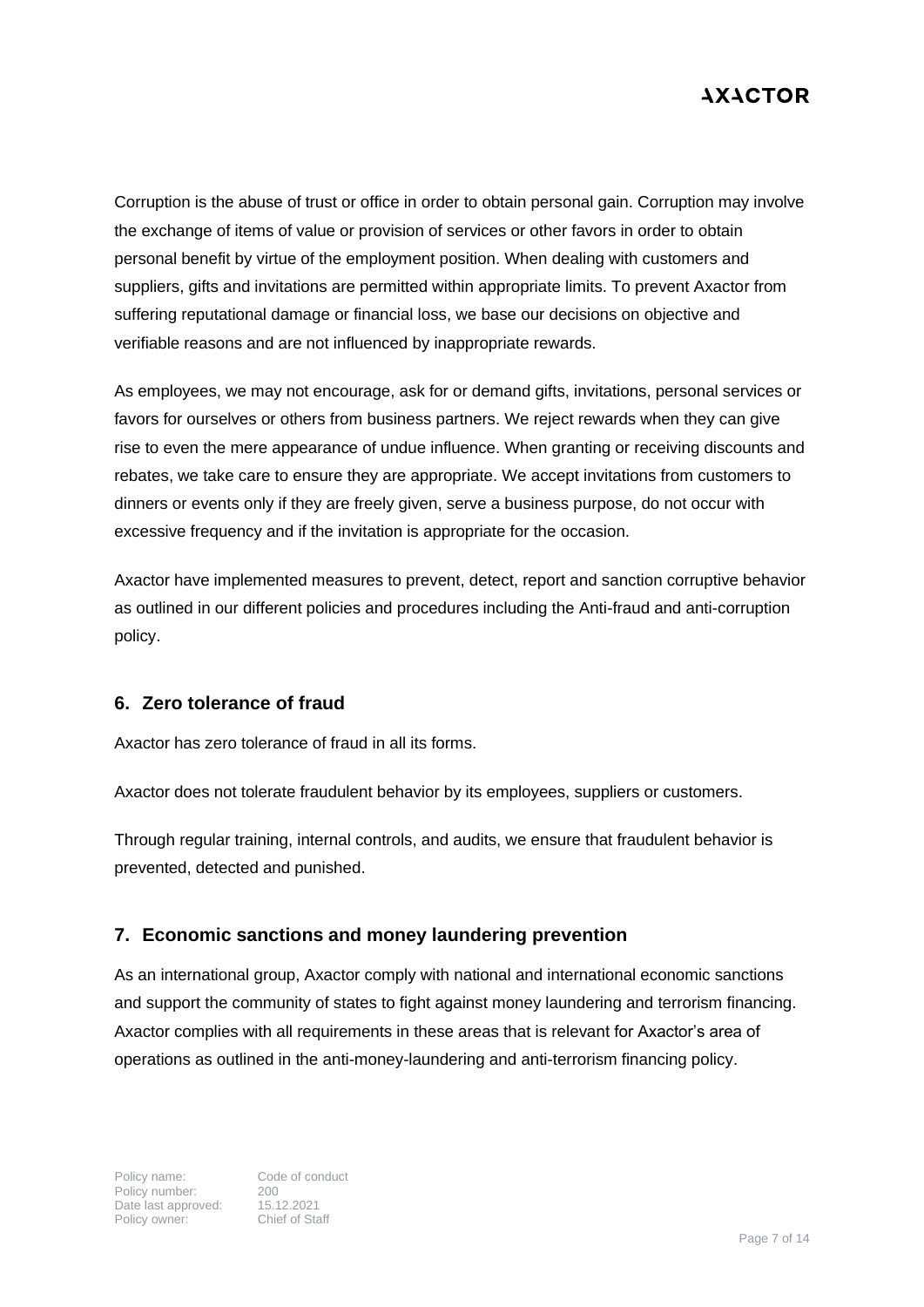The employees responsible for the business processes are obligated to design these in such a manner that they prevent all forms of financial crime.

#### <span id="page-7-0"></span>**8. Antitrust law**

Well-functioning and free competition are one of the fundamental pillars of our social and economic system. It creates growth and employment.

Axactor, too, benefits from functioning competition because the laws also protect us from unlawful agreements and excessive prices. We are committed to ensuring fair competition in our markets and to following applicable antitrust and competition laws.

Antitrust risks occur in a wide variety of situations, for example:

- when exchanging information and benchmarking with competitors
- as part of investments in shareholdings and during cooperation
- in connection with customer service and sales and furthermore when engaging in trade association activities.

#### <span id="page-7-1"></span>**9. Insider trading legislation and ad-hoc announcements**

Misuse of inside information is prohibited. Our company is committed to fair securities trading. We take all necessary and appropriate actions to prevent insider trading at our company.

When in possession of inside information, all Axactor employees are obliged to act according to the Insider policy.

#### <span id="page-7-2"></span>**10.Secrecy obligation**

Any information received by an employee in performing his/her duties shall be treated with outmost confidentiality. This duty of confidentiality remains in force after a staff member has left Axactor. No individual shall exploit any Axactor-specific information in his or her own business or in the service of or working for others.

Policy name: Code of conduct<br>
Policy number: 200<br>
Date last approved: 15.12.2021<br>
Policy owner: Chief of Staff Policy number: Date last approved: Policy owner: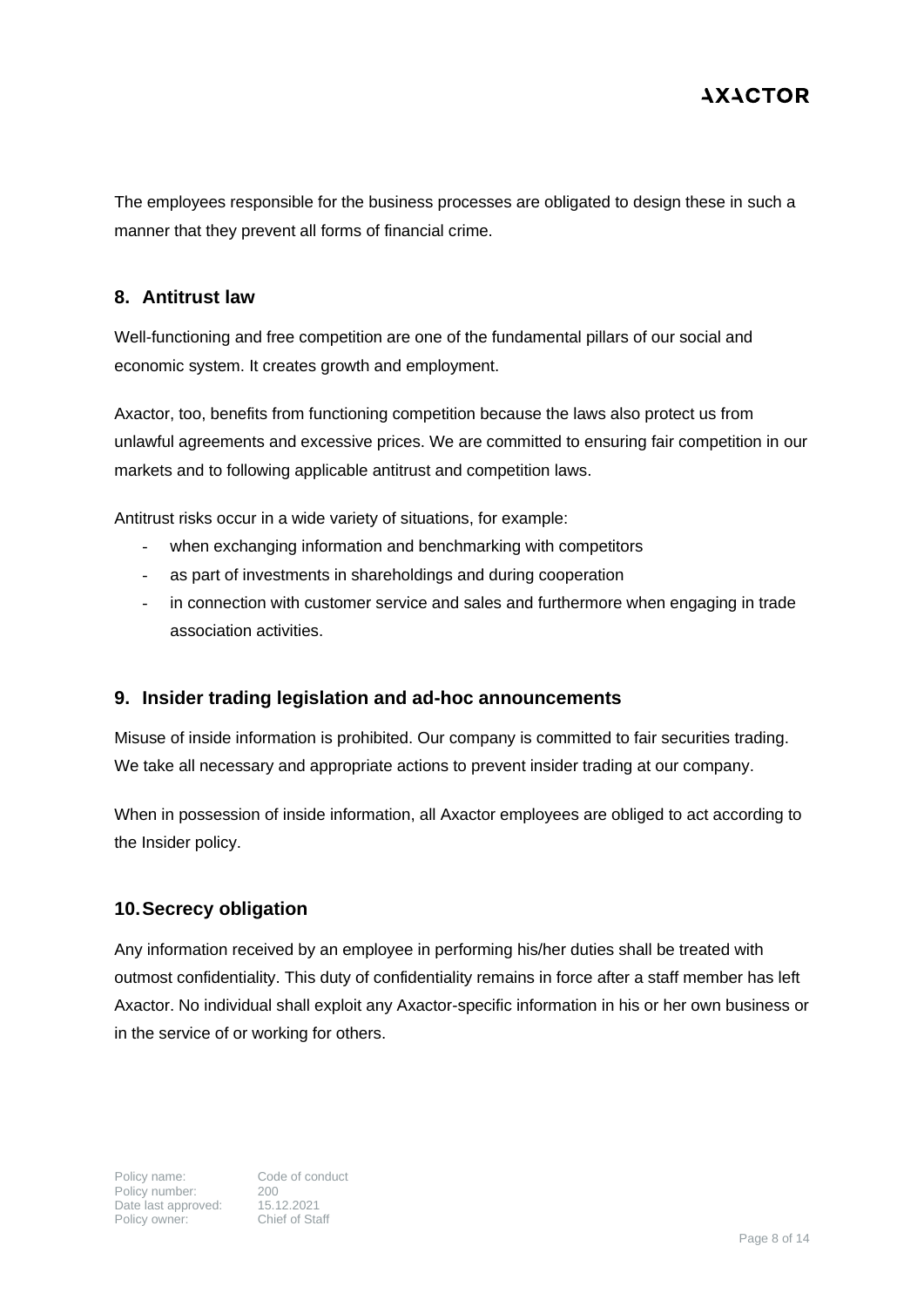Confidential information includes both the information disclosed to Axactor by customers, suppliers, debtors, Axactor's partners and other interest group and internal information from our own company.

Confidential information as for example bank secrecy or other business secrets, debtor personal data, financial information, operational plans etc. shall not be discussed with other employees, except when necessary for carrying out required tasks.

As a rule, we do not discuss business of customers and other with parties outside of Axactor, except when needed. In such instances, we can only disclose facts that we are certain of are not classified as confidential.

Inside information refers to information that is not published and known for the general market/public and that can have impact of the values of the Axactor share or issued securities by other companies.

#### <span id="page-8-0"></span>**11.Fair employment practices and diversity**

Axactor rejects all forms of discrimination in hiring and employment, child labor, threats against people who defend human rights and other human rights violations. The protection of the fundamental labor rights is important to Axactor.

At Axactor, diversity is not simply a matter of complying with legal requirements. At Axactor, our strength lies in the differences between our employees, which are one of the key factors in our success. Their varied skills, perspectives and experiences form the basis of innovation and help us to understand the needs of our customers and debtors.

We treat everyone equal and with respect, regardless of gender, nationality, disability, marital status, religion, or sexual orientation and are committed to equal opportunities for all employees.

Any employee shall be free to participate in unions for employees and be free to leave his/her employment after giving reasonable notice. Fair employment practices shall follow local norms, laws or collective bargaining agreements. Axactor shall offer a working environment where it is possible to combine work, career, family life and spare time. Axactor shall value the competences of the employees, support knowledge sharing and on-the-job development.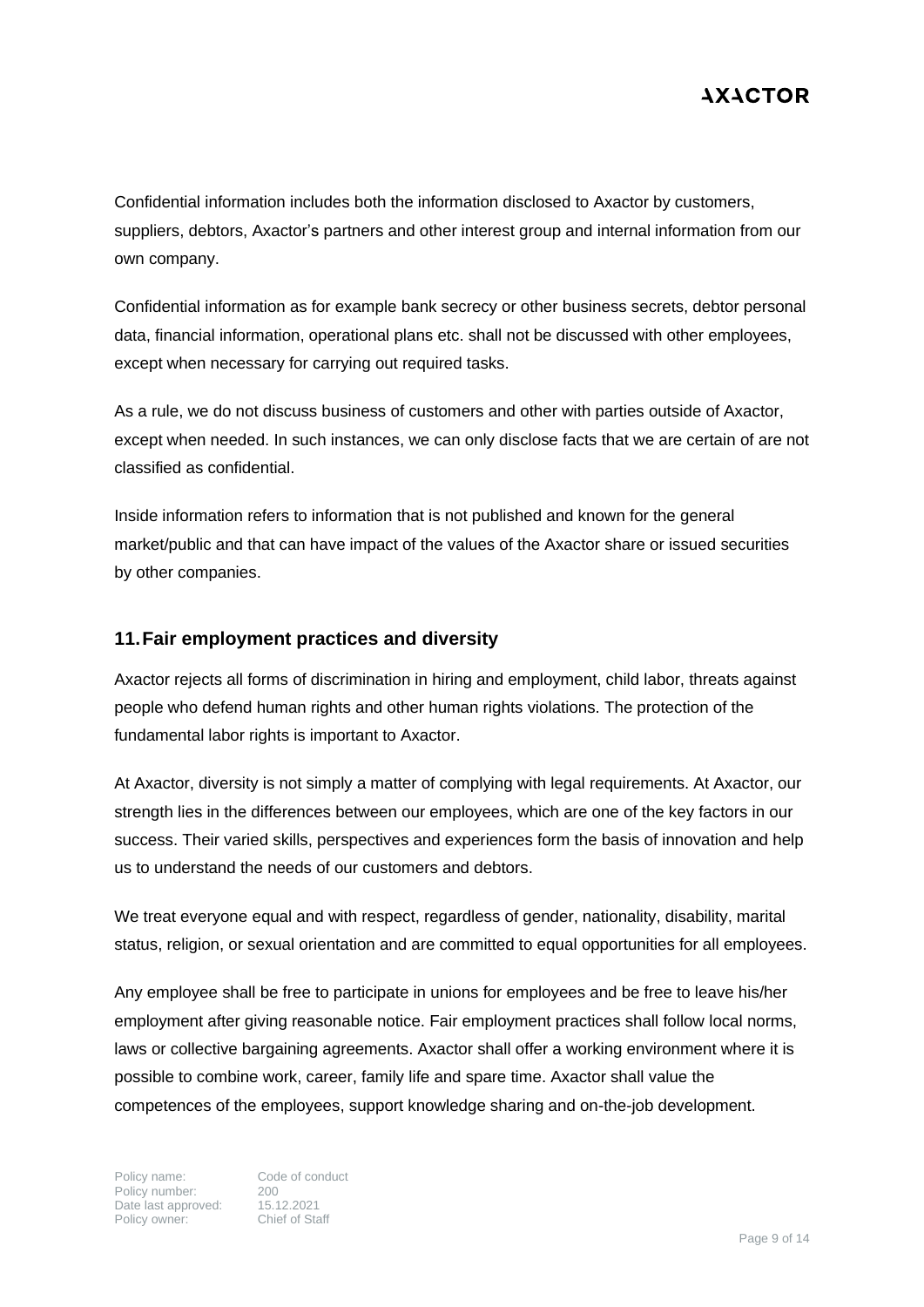Axactor shall provide a healthy, safe and satisfactory working environment and shall not engage in or support any kind of forced-, compulsory- or child labor. We work towards ensuring that our customers, suppliers, and their subcontractors, also observe these principles.

#### <span id="page-9-0"></span>**12.Managing errors**

Part of who we are involves learning from mistakes as individuals and as an organization. Our approach to managing errors is therefore transparent and open, and we share our experiences in order to enable progress and innovation.

This requires shaping our corporate culture in such a way that wrong decisions are recognized, discussed, and corrected. It is up to every one of us to take responsibility and create – or demand – a work environment in which employees have no concerns about speaking up about possible errors. We treat employees who disclose their mistakes with fairness and responsibility.

#### <span id="page-9-1"></span>**13.Loyalty and conflicts of interest**

All employees are expected to be loyal to Axactor and its interests.

Axactor respects the personal interests and the private lives of its employees. Every employee must make sure that personal and private financial interests do not influence business decisions.

Therefore, we avoid situations in which personal or private financial interests' conflict with the interests of Axactor, our customers or suppliers. If such conflicts of interest arise, we disclose them and seek a solution with the respective manager which does not harm the interests of Axactor as outlined in the anti-fraud and anti-corruption policy.

#### <span id="page-9-2"></span>**14.Authority**

All decisions shall be made at the appropriate level in accordance with the delegated authorities provided in the Delegation of authority policy. Employees may only make internal decisions and/or commit Axactor towards external third parties if an authorization for this is delegated to the employee. Employees must always operate within the limits of given mandate. All decisions made

Policy name:<br>
Policy number:<br>
200 Policy number: 200<br>Date last approved: 15.12.2021 Date last approved: 15.12.2021<br>Policy owner: Chief of Staff Policy owner: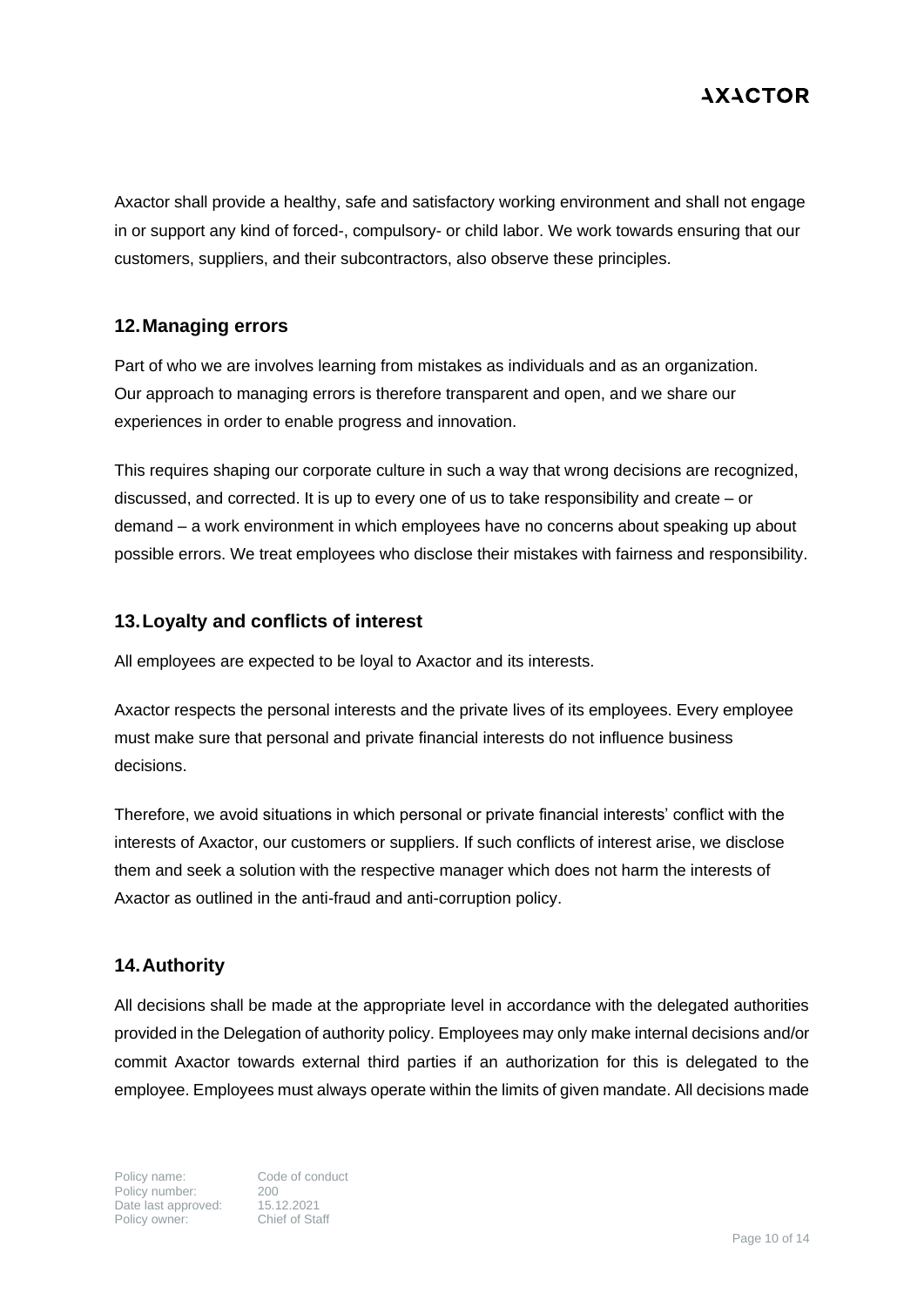by Axactor which affect the relationship between Axactor and a customer or supplier must be duly documented.

#### <span id="page-10-0"></span>**15.Internal control**

All units within Axactor shall have good internal controls to ensure that Axactor's goals and strategies are fulfilled and complied with. Internal controls shall ensure that the business processes are, at all times, efficient and within an acceptable level of risk, that physical and intangible assets are safeguarded and utilized, that financial information is correct and timely, and that laws, regulations and policies are followed as further regulated in the Legal and Compliance policy.

#### <span id="page-10-1"></span>**16.Property and assets**

Axactor's property and assets shall be managed and safeguarded in an appropriate manner as outlined in the IT and information security policy and the Physical security policy. Employees shall comply with Axactor's security requirements when accessing and using Axator's facilities, electronic resources and documents. Information produced and stored on Axactor's IT systems is regarded as company property.

#### <span id="page-10-2"></span>**17.Corporate social responsibility**

Axactor takes our corporate social responsibility seriously in the way we run our business. Axactor shall comply with applicable laws and regulations and act in an ethical, sustainable and socially responsible manner as outlines in our corporate social responsibility policy.

#### <span id="page-10-3"></span>**18.Environmental principles**

Axactor supports and endorses environmental protection and principles of sustainable development. Environmental matters shall be integrated into Axactor normal daily business and the principle in our environmental policy followed.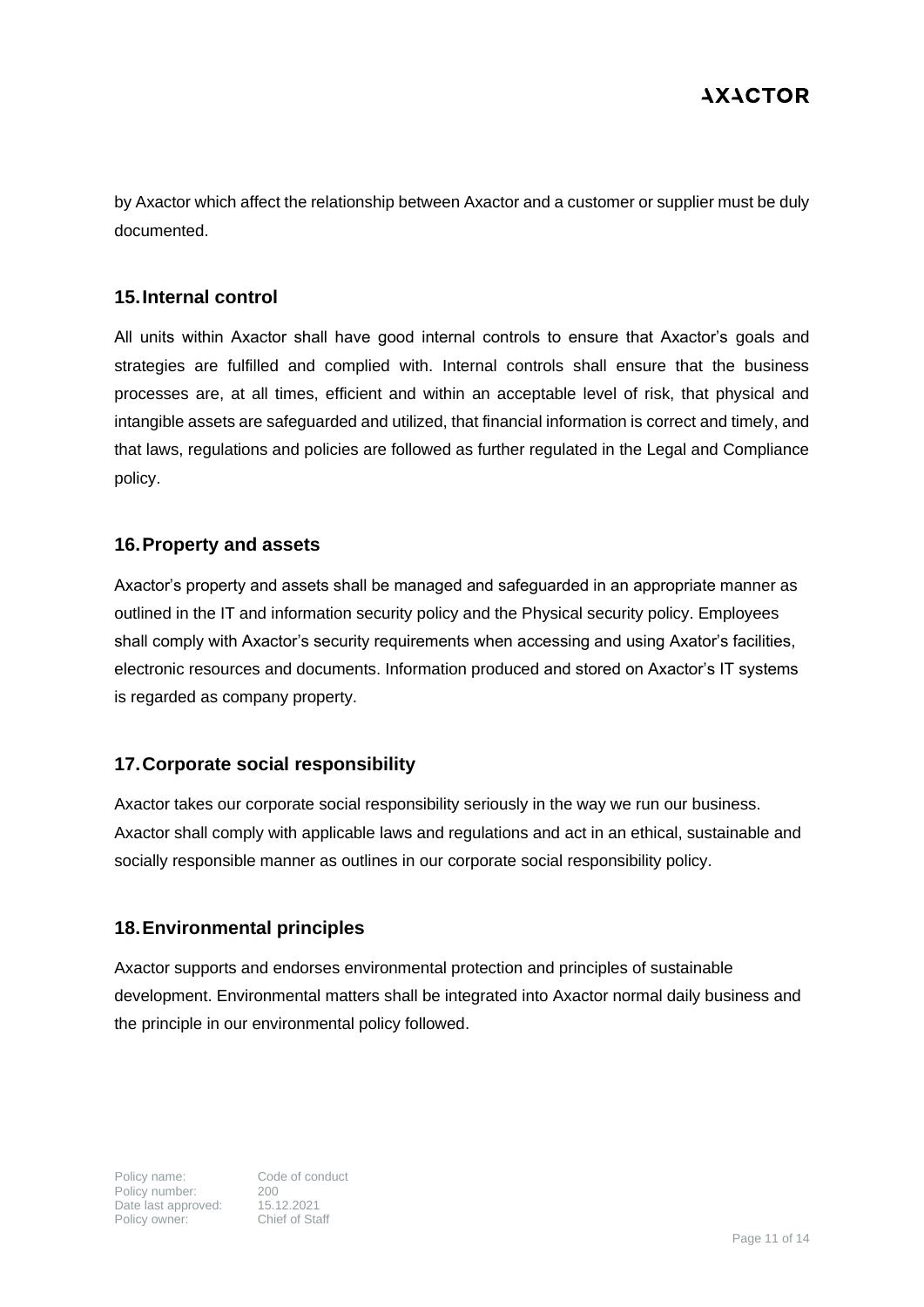#### <span id="page-11-0"></span>**19.Information, communication and contact with media**

All information from Axactor shall be reliable and correct and maintain high professional and ethical standards as outlined in our communication policy. Unless otherwise agreed, public information about Axactor shall only be given by Axactor's management or by the person responsible for public communications. Employees contacted by journalists, analysts etc. shall refer to the responsible communication manager.

#### <span id="page-11-1"></span>**20.Privacy – data handling**

Axactor shall only process personal data in accordance with the privacy protection legislation in force and the data privacy policy. Personal data may only be collected for specified, explicit and legitimate purposes, and the data must be processed fairly and in a transparent manner in relation to the data subjects.

Data enables innovative services that offer added value for our customers, debtors and employees. We create trust by respecting data protection as a personal right. That is why we process and use personal data only to the extent permitted by laws, regulations, and the data subjects themselves. These principles extend beyond data protection. They describe the responsible and legally compliant handling of data as a whole, even if the data are not personal. Our aim is to consider data protection from the very beginning, analyze data intelligently and store, share and use it responsibly. We are transparent on how we process personal data.

Those who entrust us with data should be able to count on it being safe with us. All employees bear responsibility for protecting personal data against unauthorized access by third parties and take the measures necessary to prevent unauthorized usage.

#### <span id="page-11-2"></span>**21.Treatment of violations**

Violations of laws, policies and other regulations can cause massive financial losses, involve the risk of fines being imposed on Axactor and its employees, do damage to our image and reputation and resulting in permits not being granted. For these reasons, violations must be detected in a timely manner in order to prevent Axactor and its employees from suffering harm, thereby ensuring fair treatment of one another. If we as employees observe rules or regulations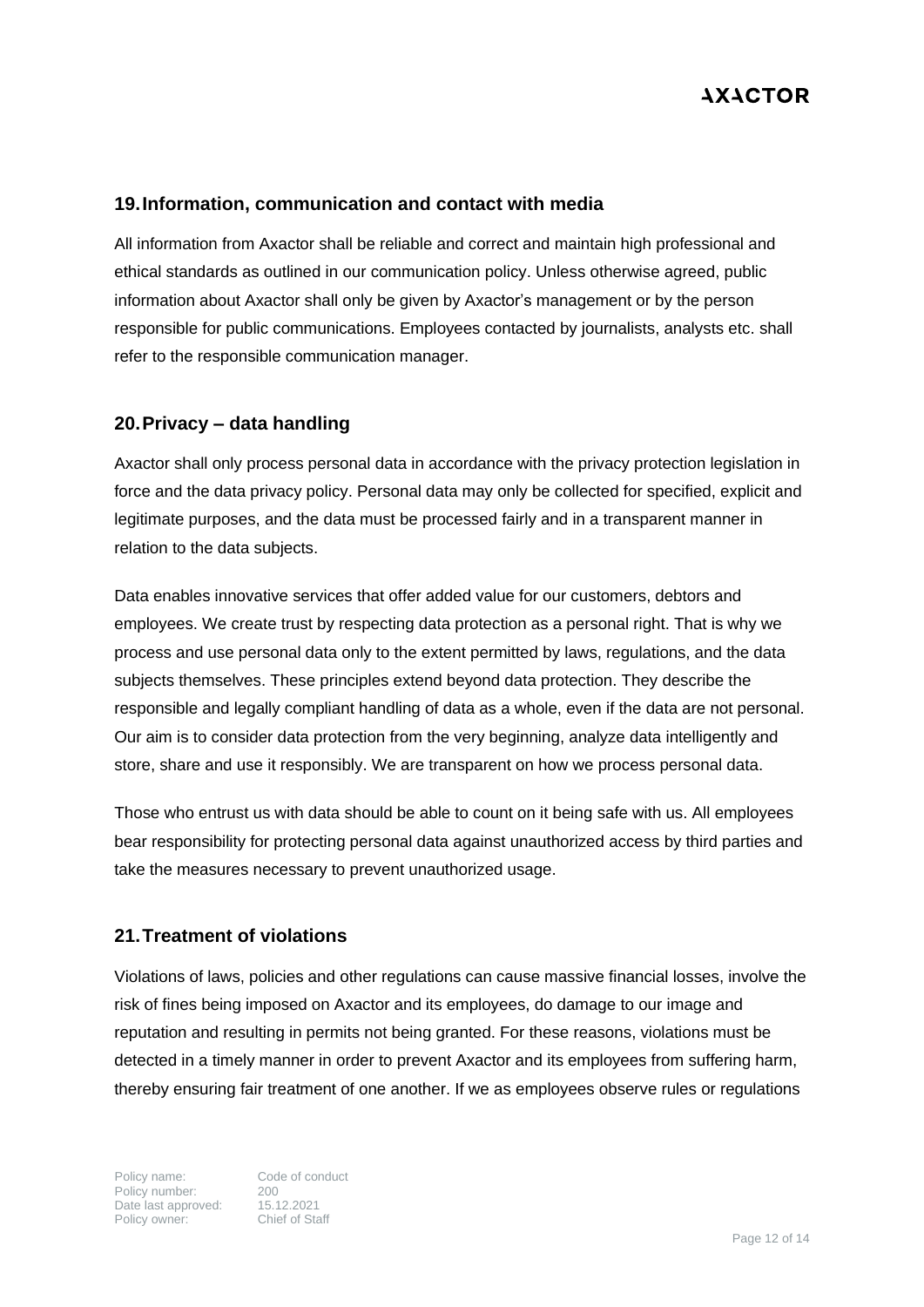being violated or have reason to suspect that a violation of a rule or regulation has been committed, we do not hesitate to address it.

Axactor's whistleblower system is open to all employees and vendors who wish to report violations of rules or regulations that pose a serious threat to the company and its employees. If employees wish to report violations posing a minor risk, the company has other contact points available for them to contact.

While handling the report the highest possible level of confidentiality applies. Moreover, our whistle blower system places value on fairness – in dealing with both whistleblowers and employees affected by an allegation. Axactor always applies the principle of proportionality. We examine each case individually to determine what consequences are suitable, necessary, and appropriate.

#### <span id="page-12-0"></span>**22.Ethics committee**

Axactor shall have an ethics committee supervising the company's adherence to the standards within this code of conduct. The ethics committee shall also advice on matters relating to inter alia, diversity, sustainability and other matters the committee considers important.

#### <span id="page-12-1"></span>**23.Supporting documents**

- Whistleblower group procedure
- Axactor's supplier code of conduct
- Axactor policies; corporate governance, IT and information security, procurement, communication, human resources, legal and compliance, operations, delegation of authority, physical security, CSR, environmental, debt purchase, anti-fraud and anticorruption, anti-money laundering, data protection, insider, finance and antitrust.

#### **24.Review log**

| <b>Version Date</b> |            | Changed by | <b>Comments</b>               |
|---------------------|------------|------------|-------------------------------|
| 2.0                 | 12.12.2018 | Vibeke Ly  | BoD approval, several changes |
| 3.0                 | 12.12.2019 | Vibeke Ly  | BoD approval, no changes      |
| 4.0                 | 15.12.2020 | Vibeke Ly  | BoD approval, no changes      |